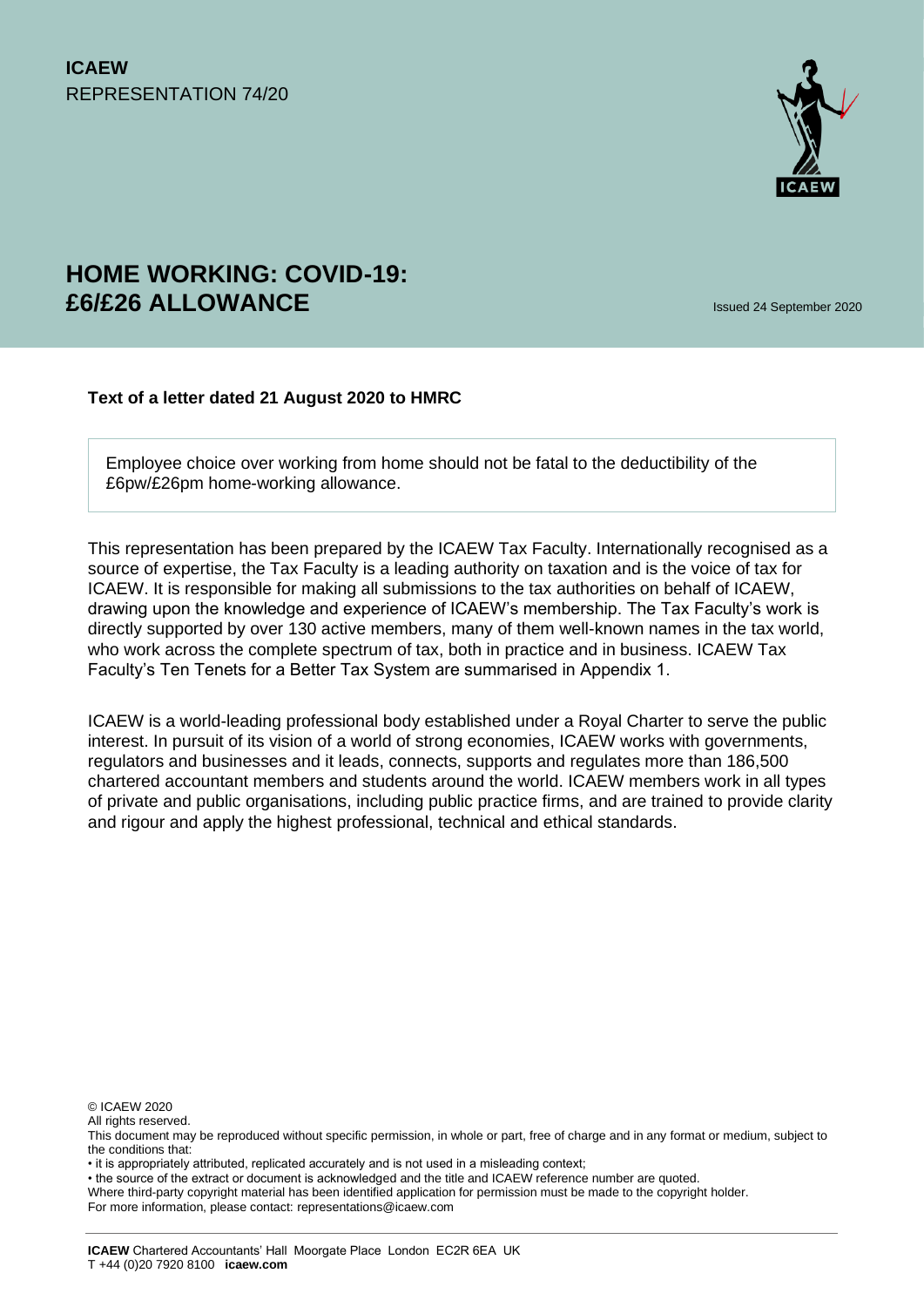# **TEXT OF A LETTER DATED 21 AUGUST 2020 TO HMRC**

- 1. I am writing regarding the £6pw/£26pm allowance to cover deductible additional costs that employees who are required to work from home have incurred as a result of working at home due to the coronavirus.
- 2. As explained in HMRC's guidance at [EIM32815,](https://www.gov.uk/hmrc-internal-manuals/employment-income-manual/eim32815) employers can pay up to this amount to homeworking employees or employees can claim it as a deduction in their tax returns provided certain conditions are met. These conditions are set out in [EIM32760,](https://www.gov.uk/hmrc-internal-manuals/employment-income-manual/eim32760) namely that:
	- "the duties that the employee performs at home are substantive duties of the employment. 'Substantive duties' are duties that an employee has to carry out and that represent all or part of the central duties of the employment (see [EIM32780\)](https://www.gov.uk/hmrc-internal-manuals/employment-income-manual/eim32780)
	- "those duties cannot be performed without the use of appropriate facilities
	- "no such appropriate facilities are available to the employee on the employer's premises (or the nature of the job requires the employee to live so far from the employer's premises that it is unreasonable to expect him or her to travel to those premises on a daily basis)
	- "at no time either before or after the employment contract is drawn up is the employee able to choose between working at the employer's premises or elsewhere.".
- 3. There are three situations: first, during covid-19 lockdown when the government told everyone to stay safe by staying at home, secondly, currently, where the government is encouraging people to go back to the office, and, thirdly, looking to the future when under the "new normal" we anticipate that many more employees will be working from home.
- 4. For the purposes of this letter, we take it as read that the first two conditions are met in the cases that we are considering.
- 5. Please confirm that HMRC accepts that during lockdown the second two conditions are also considered as met.
- 6. Currently, whilst there is still a risk of contracting covid-19, responsible employers are likely to allow employees to choose whether they work from home or in the office. Whilst the country is cautiously moving out of lockdown, we do not see why employee choice should be fatal to the deductibility of the £6/£26 allowance when they are working from home. We feel that in the interests of public health and employee wellbeing HMRC should interpret the third and fourth conditions as met for homeworkers.
- 7. Looking ahead to the new normal, as noted in our letter dated 20 August on the taxation of homeworking [ICAEW REP 73/20], the world has changed and the tax legislation is not fit for purpose in the light of the likely increase in employees working from home. If HMRC feels that it cannot relax its guidance, then we believe that the law should be changed to support homeworking.
- 8. We look forward to discussing this further with you.